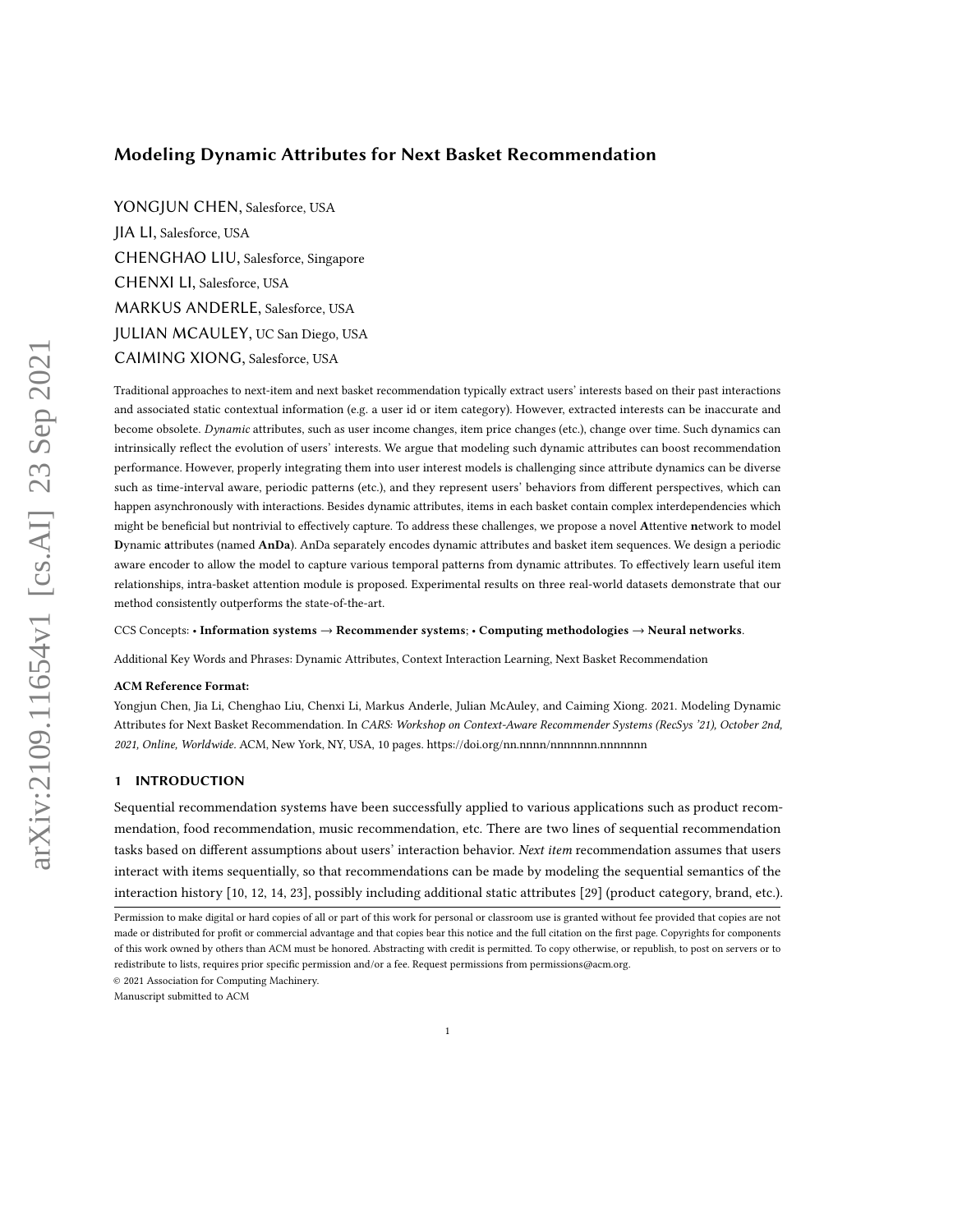Next basket recommendation [\[16,](#page-9-3) [28\]](#page-9-4) assumes that users interact with multiple items during each round (i.e., a basket). The goal is to recommend a basket of items that a user is likely to interact with at the next time step. In the next basket recommendation task, in addition to the sequential patterns underlying historical interactions, items in each basket , and context of users or items often provides useful information. .

Existing solutions for next-basket recommendation tasks train a sequential recommender based on the users' interaction history [\[8,](#page-8-3) [11,](#page-8-4) [18,](#page-9-5) [28\]](#page-9-4), or with additional static contextual attributes [\[2\]](#page-8-5) (product category, brand, etc.) to extract users' interests. However, extracted interests can be inaccurate and obsolete. Dynamic attributes, which change over time, appear in many applications, and can provide more accurate descriptions of the shift of a user's interests or changes in item properties. For example, in a bank product recommendation scenario (see Figure [1\)](#page-1-0), products from the bank are recommended to customers. Given only a sequence of monthly records of a customer's products, the next basket recommended to the user is deterministic. Instead, dynamic attributes such as the household income and the customer membership type , which are changing overtime, help a recommender to beter capture a user's changing interests. Case 1 and 2 in Figure [1](#page-1-0) illustrate that two customers with the same historical purchase behaviors but different household income and membership type sequences can have different interests.

<span id="page-1-0"></span>

Fig. 1. An illustration of a recommender system with or without dynamic attributes.).

Although it is essential to model dynamic attributes, properly integrating dynamic attributes into sequential models is challenging. First, the temporal patterns underlying dynamic attributes can be diverse. There can be time-interval (i.e., two items purchased with different time-intervals has different impact on users' future purchase behaviors.) and periodic patterns (i.e., seasons, weekday/weekend patterns, etc.). Second, dynamic attributes represent users' behaviors from different perspectives, and can happen asynchronously with interactions. Directly concatenating basket items with dynamic attributes at each time step may not be stable to model diverse sequential patterns.

Besides dynamic attributes, in users' historical interactions, items in each basket contain complex interrelationships (item correlations, co-purchases, etc.). Existing solutions [\[3,](#page-8-6) [11\]](#page-8-4) either pre-define static item correlations based on co-occurring items, or (vanilla) attention to extract item correlations based on the whole items the last basket. However, multiple item interrelationships can exist based on multiple subsets of items in a basket and together influence next basket items. For example, in a grocery shopping, a customer bought apple, banana, TV and Speaker. The apple and banana are high correlated while TV and Speaker are also high correlated. The user may purchase some fruits again with TV accessories. Using multi-head attention allows the model to capture different item relationships under different subset of items in a historical basket.

To address the above challenges, we propose a novel Attentive network to model the Dynamic attributes as well as users' historical interacted items (AnDa for short). AnDa separately encodes and learns representations from dynamic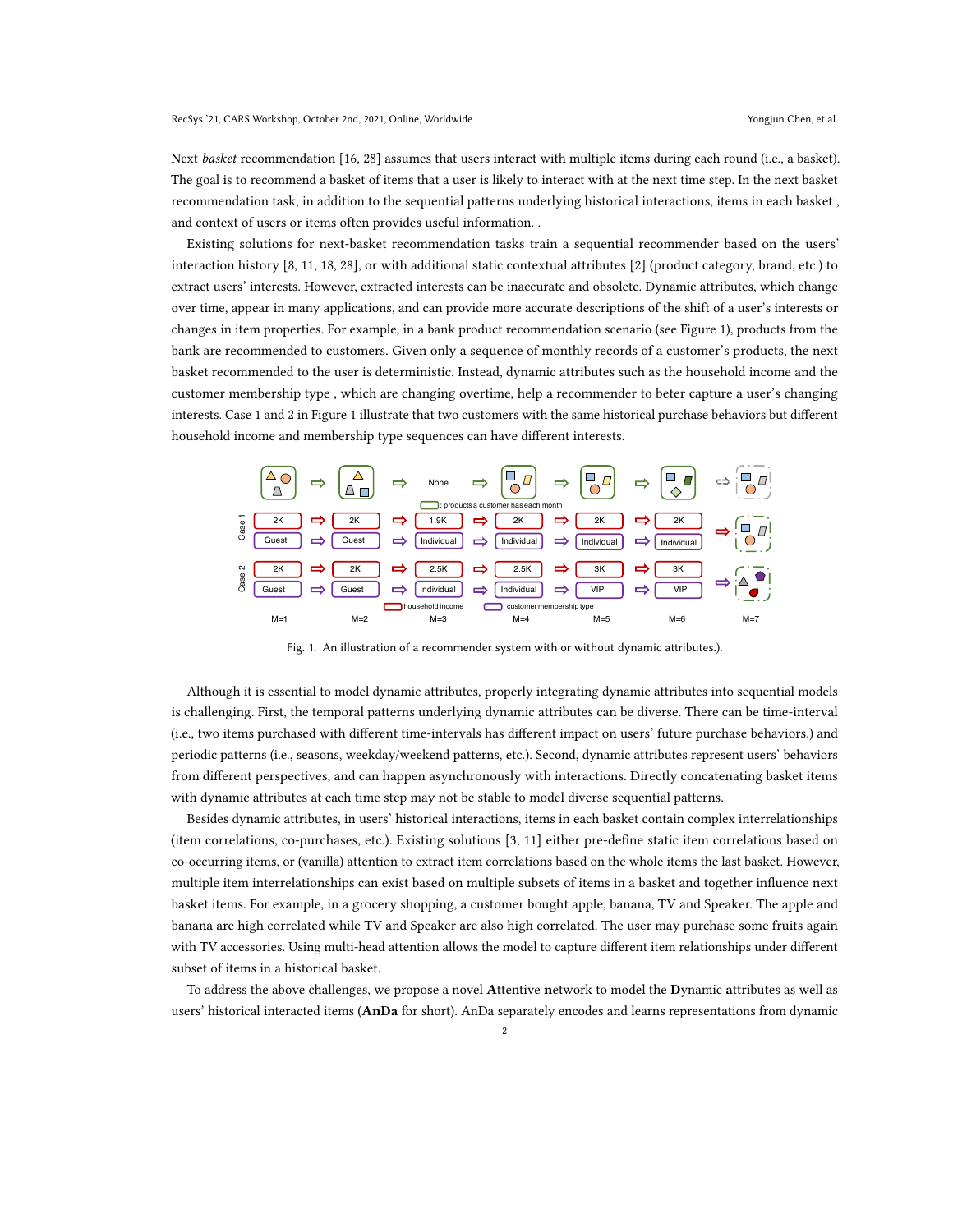attributes and interactions with basket items. To allow the model to capture time-interval aware and periodic patterns, we propose an input encoder containing a time-aware padding and periodic index embedding to encode dynamic attributes. To capture complex item relationships in each basket, an intra-basket attentive module is introduced. It is applied to each basket item to extract useful item relationships. We conduct experiments on three real-world datasets for next basket recommendation. Our experimental results demonstrate that our proposed method significantly outperforms baseline approaches.

#### 2 RELATED WORK

## 2.1 Next Basket Recommendation

To capture sequential patterns at a basket level for next basket recommendation, DREAM [\[28\]](#page-9-4) encodes items in each basket using max and average pooling and learns the sequence representation through an RNN-based network. ANAM [\[2\]](#page-8-5) improves upon DREAM by considering static item attributes using vanilla attention. Sets2Sets [\[8\]](#page-8-3) views the task as a multiple baskets prediction and proposes a RNN based encoder-decoder method to improve the performance. To capturing item relationships at each basket, Beacon [\[11\]](#page-8-4) defines pre-computed static item correlation information based on the co-occurring items in the observed training baskets and then incorporates it into an RNN-based model. IIANN [\[3\]](#page-8-6) learns the correlation between the most recent basket items and the target item to summarize users' short-term interests. In this work, we use multi-head self-attention within each basket so that complex item interrelationships (e.g., co-occurrences) can be captured. MITGNN [\[15\]](#page-9-6) focus on capturing users' intention information in each basket and across different users'. In comparison, our work focus on leverage dynamic attributes for providing more accurate user interests.

### 2.2 Feature Interaction Learning

Factorization Machines (FMs) [\[4,](#page-8-7) [9,](#page-8-8) [17,](#page-9-7) [27\]](#page-9-8) capture second-order feature interactions and have proven to be effective for recommendation [\[19\]](#page-9-9). With the success of deep neural networks (DNN), many works start to explore high-order feature interactions using DNN. NFM [\[7\]](#page-8-9) combines FM with a DNN to model high-order feature interactions. The Wide&Deep [\[5\]](#page-8-10) model uses a wide part to model second-order interactions and a deep part to model the higher-order interactions. Different from Wide&Deep, Deep&Cross [\[25\]](#page-9-10) uses a cross-product transformation to integrate features, and xDeepFM [\[13\]](#page-8-11) proposes a CIN module to take the outer product at a vector-wise level. These works, which use DNN to capture high-order feature interactions implicitly, lack good explanation ability in general. To this end, AutoInt [\[21\]](#page-9-11) uses a self-attention mechanism to model high-order interactions with a more precise explanation of the interacted features. Inspired by this, we also apply multi-head self-attention to learn higher-order feature interactions and item interrelationships in each basket.

## 2.3 Attention Mechanisms

With the success of Transformer networks in machine translation tasks [\[24\]](#page-9-12), purely attention-based models SASRec [\[10\]](#page-8-0) is the first work that uses a pure self-attention mechanism to model sequential recommendation and demonstrates better performance than RNN-based methods. TiSASRec [\[12\]](#page-8-1) extends SASRec using self-attention to model the time interval between two adjacent interactions. BERT4Rec [\[23\]](#page-9-1) uses bidirectional self-attention with the Cloze objective. FDSA [\[29\]](#page-9-2) further improves sequential recommendation by incorporating the usage of static item attributes and using vanilla attention to capture users' interests. However, it does not incorporate dynamic user attributes and only models the sequential patterns at the item level instead of the basket level. Although this approach could be extended for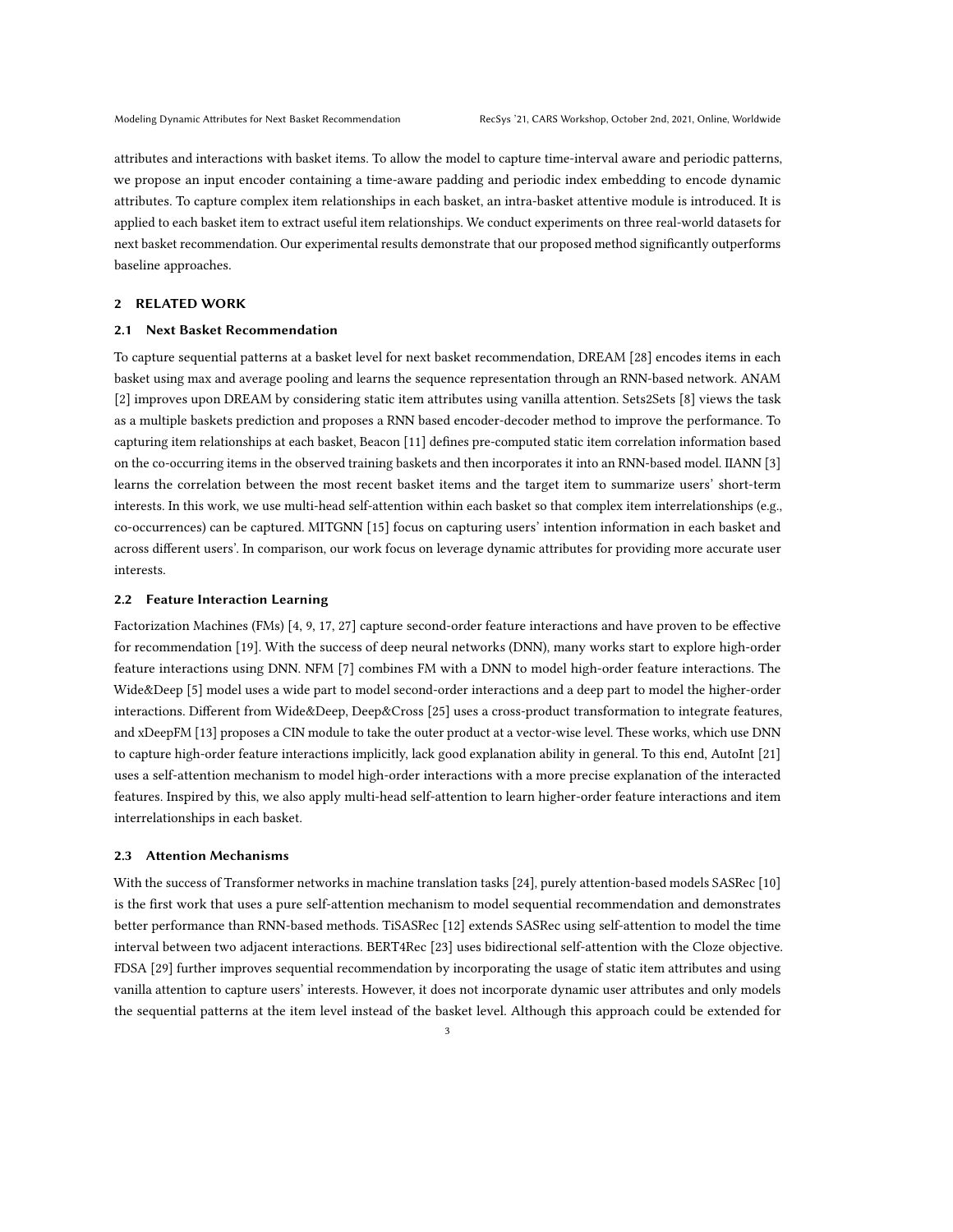<span id="page-3-0"></span>RecSys '21, CARS Workshop, October 2nd, 2021, Online, Worldwide Yongjun Chen, et al.

| Notation      | Description                                                  | Notation                                                               | Description                                        |
|---------------|--------------------------------------------------------------|------------------------------------------------------------------------|----------------------------------------------------|
|               | set of users with total number $ U $                         |                                                                        | numerical attributes values of $u$ at time $t$     |
|               | set of items with total number $ V $                         | $\begin{array}{c} A^u_{t,\mathit{num}}\\ e^V_t, e^{Fac}_t \end{array}$ | multi-hot vector of $B_t^u$ and $A_{t,cat}^u$      |
| F             | set of attributes with total number $ F $                    | $p_t$                                                                  | positional embedding vector at time t              |
| $B_t^u$       | a basket of items that $u$ interacted with at time $t$       | $m_t$                                                                  | periodic index embedding vector at time t          |
| $A_{t,cat}^u$ | categorical attribute values of $\boldsymbol{u}$ at time $t$ | $r_{i,t}$                                                              | predicted relevance score for item $i$ at time $t$ |

|  |  | Table 1. Summary of Main Notation. |  |  |  |
|--|--|------------------------------------|--|--|--|
|--|--|------------------------------------|--|--|--|

modeling dynamic features, it uses vanilla attention to average out different attributes at each time step. As a result, it is not able to learn high-order feature interactions. Also, it loses the temporal aspects of individual features. For example, if the trend of a usage metric is going up or down in the past three months, FDSA will not capture such a trend due to its averaging operation. Instead, our time-level attention module can capture these temporal patterns.

## 3 PROPOSED APPROACH

In this section, we first define the notation and formalize the next basket recommendation task with dynamic user attribute information. And then we present the proposed framework AnDa in detail. The framework is illustrated in Figure [2](#page-4-0) and the notation is summarized in Table [1.](#page-3-0)

## 3.1 Problem Statement

In next basket recommender systems with dynamic attributes, historical basket interactions and dynamic attribute sequences are given, and the goal is to recommend the next basket's items. Formally, we denotes  $U, V$  and  $F$  a sets of users, items and user attributes respectively. For a user  $u \in U$ , a sequence of baskets  $B^u = \begin{cases} B_1^u & \text{if } u \in U \end{cases}$  $\left\{\begin{matrix} u,B_2^u,\cdots,B_{T_u}^u \end{matrix}\right\}$  represents his or her item interactions sorted by time. T is the maximum time steps of each sequence, and  $B_t^u \subseteq V$  is a set of items that user *u* interacted with at time step *t*. A sequence  $A^u = \begin{cases} A_1^u & \text{if } u \leq 0 \end{cases}$  $\left\{ \begin{array}{l} u_{1}, u_{2}, \cdots, A_{T_{u}}^{u} \end{array} \right\}$  represents the value of dynamic user attributes of user u ordered by time. Specifically,  $A_t^u \in F$  are all the attribute values of u at time step t. The goal is to predict basket items that user u will interact with at time step  $T + 1$  given  $T$  historical baskets  $B^u$  and attributes  $A^u$ .

### 3.2 Time-Interval and Periodic Aware Input Encoder

 ${\bf Em}$ bedding Lookup: For each basket of dynamic attributes  $A^u_t$ , we model categorical and numerical features differently. Categorical attributes  $A_{t,cat}^u \subseteq A_t^u$  are represented by an  $|F_{cat}|$ -dimensional multi-hot vector denoted by  $e_t^{F_{cat}} \in \mathbb{R}^{|F_{cat}| \times 1}$ . Numerical attributes are normalized into the range [−1, 1] using min-max normalization, denoted as  $s_t^{F_{num}} \in \mathbb{R}^{|F_{num}| \times 1}$ . Each basket of items  $B_t^u$  is represented by a |V|-dimensional multi-hot representation, denoted by  $e_t^V \in \mathbb{R}^{|V| \times 1}$ . After that, we apply a concatenation-based lookup function [\[2\]](#page-8-5) to encode  $e_t^{F_{cat}}$  and  $e_t^V$ :

$$
s_t^{F_{cat}} = CONCAT - LOOKUP(R, e_t^{F_{cat}}), s_t^V = CONCAT - LOOKUP(Q, e_t^V)
$$
\n(1)

where  $R \in \mathbb{R}^{|F_{cat}| \times D}$  and  $Q \in \mathbb{R}^{|V| \times D}$  are learnable embedding matrices for categorical attributes and items. The "CONCAT-LOOKUP" function retrieves the corresponding embedding vectors and then concatenates them together to form matrices  $s_t^{F_{cat}} \in \mathbb{R}^{|F_{cat}| \times D}$ , and  $s_t^V \in \mathbb{R}^{|V_t| \times D}$ . D is the embedding dimension of each item and categorical attribute. | $V_t$ | is the total number of items in  $B_t^u$ . Since the number of items in each basket varies, we set the maximum number of items in the basket as the largest basket size in the training set  $|V_{max}|$ , and add padding vectors for baskets smaller than  $|V_{max}|$ .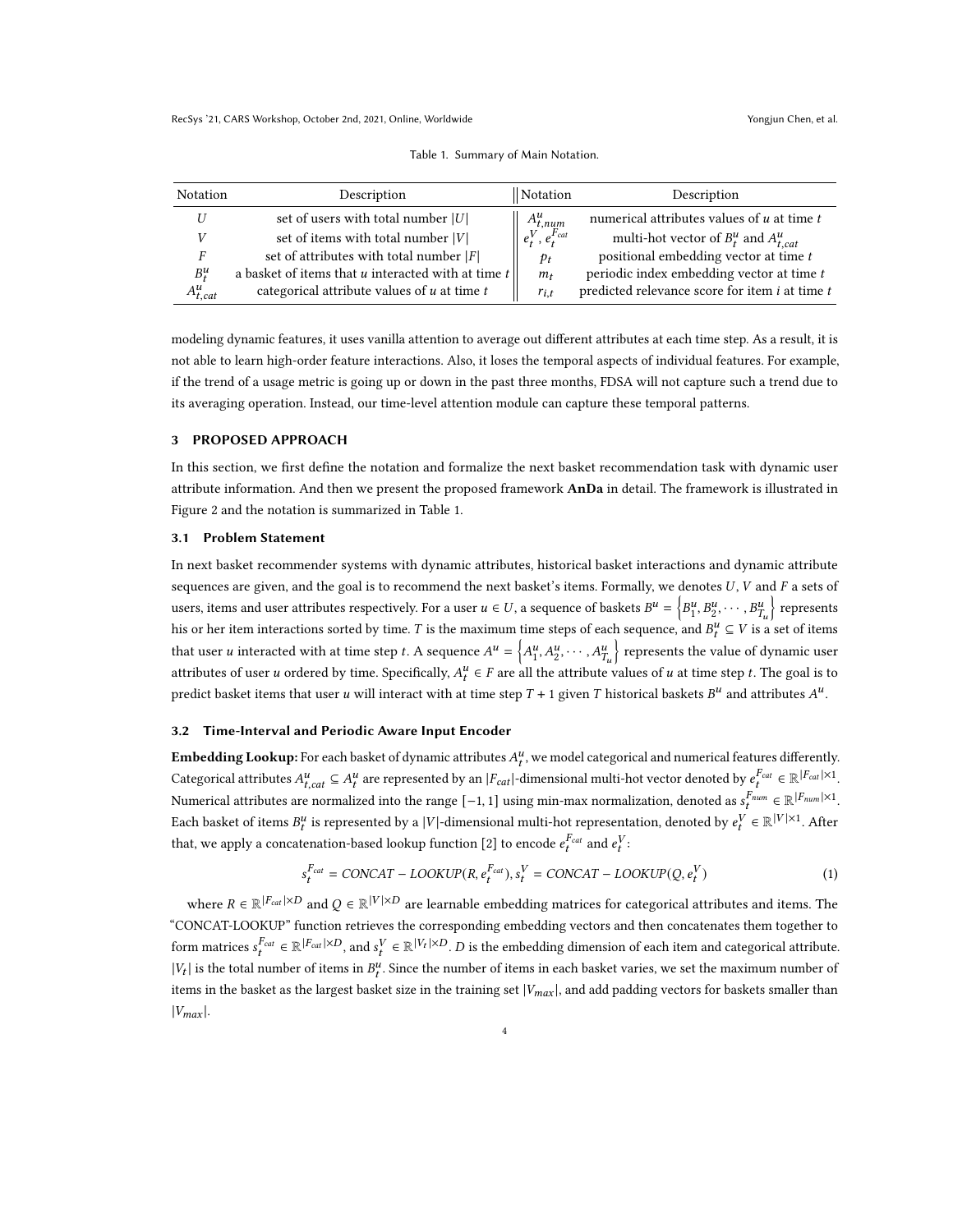Modeling Dynamic Attributes for Next Basket Recommendation RecSys '21, CARS Workshop, October 2nd, 2021, Online, Worldwide

<span id="page-4-0"></span>

Time-aware Padding Operation: We set the maximum sequence length as  $T$  to get up to the latest  $T$  position steps' information. If the sequence length is shorter than  $T$ , a zero-pad operation will be applied to empty positions. Otherwise, we truncate to the last  $T$  positional steps. Unlike previous works [\[10,](#page-8-0) [23,](#page-9-1) [29\]](#page-9-2) that pad zeros to the left until the sequence length is  $T$ , we pad zeros to the missed time steps to keep the time interval information. We denote  $S^V$ ,  $S^{F_{cat}}$ , and  $S^{F_{num}}$  as the padded basket item, categorical attribute, and numerical attribute sequences respectively.

**Periodic Index Embedding:** We introduce a periodic index embedding  $M\in\mathbb{R}^{T'\times D}$  for attention modules to discover periodic patterns. The index repeats over every T' time steps of a sequence. For example,  $T' = 12$  can be used for capturing seasonal patterns when the time interval between each two baskets is one month. Positional embeddings [\[20\]](#page-9-13) that commonly used to identify item positions is also used in this paper. Formally, we concatenate the periodic and positional index embedding with  $s_t^V$  as  $l_t^V = [s_t^V, p_t, m_t]$ , where  $t \in \{1, \cdots, T\}$ ,  $m_t \in M$  and  $p_t \in P$  are  $D$  dimensional periodic and positional embedding vectors. Then a basket sequence is represented as  $L^V = \{l_1^V\}$  $\{V_1, l_2^V, \cdots, l_T^V\}$ . We also add positional and periodic index embeddings to  $S^{F_{cat}}$  and  $S^{F_{num}}$  to form  $L^{F_{cat}}$  and  $L^{F_{num}}$  respectively.

### 3.3 Time Level Attention Module

To capture temporal patterns from  $L^V$ ,  $L^{F_{cat}}$  and  $L^{F_{num}}$ , we separately encoder them via multi-head self-attention (MHSA) [\[24\]](#page-9-12). Formally, let  $L^0 = L = L^{F_{cat}}$ , and then fed into a MHSA block as shown below: Eq. [2](#page-4-1)

<span id="page-4-1"></span>
$$
M^{(1)} = MHSA(L^{(0)}, h) = [head_1, head_2, ..., head_h] W_{Concate},
$$
  
\n
$$
head_i = SA_i(L^{(0)} W_{Query}^i, L^{(0)} W_{Key}^i, L^{(0)} W_{Value}^i),
$$
\n(2)

where *h* is the number of sub-spaces,  $W^i_{Query} \in \mathbb{R}^{C \times C}$ ,  $W^i_{Key} \in \mathbb{R}^{C \times C}$ ,  $W^i_{Value} \in \mathbb{R}^{C \times C}$  and  $W_{Concate} \in \mathbb{R}^{C' \times C}$  are learned parameters (C = (| $F_{cat}$  + 2| · D), and  $C'$  = hC). Similar,  $L^V$  and  $L^{F_{num}}$  are also encoded via Eq. [2.](#page-4-1)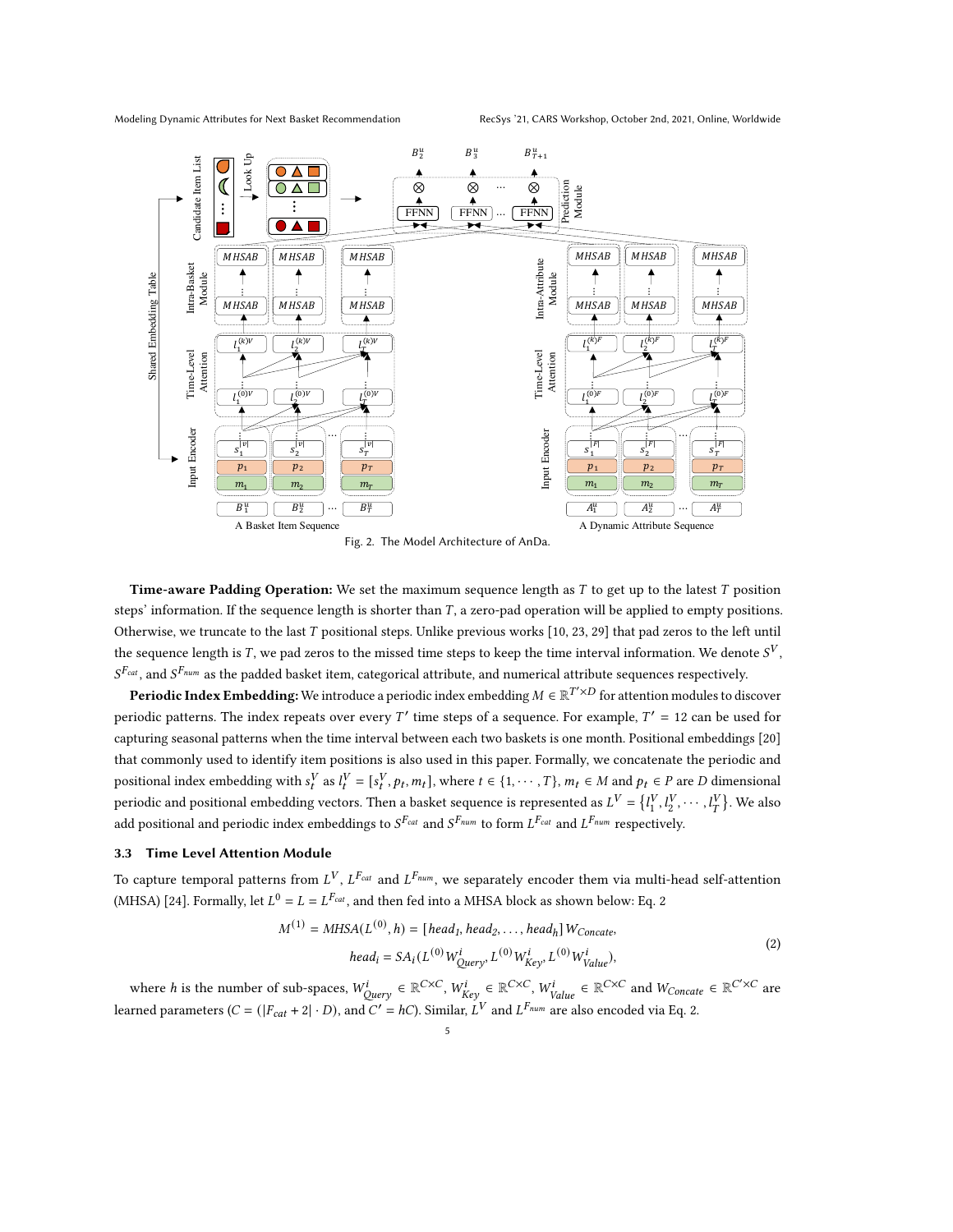Following [\[10\]](#page-8-0), we add causality mask to avoid future information leek. To enhance the representation learning of the self-attention block, residual connections [\[6\]](#page-8-12), dropout [\[22\]](#page-9-14), layer normalization [\[1\]](#page-8-13), and two fully connected layers with ReLU activation functions are added to form the entire multi-head self-attention block (MHSAB) as follows:

$$
L^{(1)} = MHSAB(L^{(0)}, h)
$$
\n(3)

We stack multiple attention blocks to capture more complex feature interactions:

$$
L^{(k)} = \text{MHSAB}(L^{(k-1)}, h^k), k > 0 \tag{4}
$$

where  $L^{(0)} = L$  and  $h^k$  is the number of heads at the  $k^{th}$  attention block.  $L^{(k)}$  is the output after stacking multiple timelevel attention layers. The extracted representation vector at time step  $t$  can be denoted  $L_t^{(k)}$  and contains information extracted from time 1 to time  $t$  of the input sequence.

### 3.4 Intra-Basket and Intra-Attribute Self-Attention Modules

Item correlations in each basket can reveal some useful information such as co-purchase relationships. The key problem is how to determine which items should be combined or are correlated. In this paper, we use multi-head self-attention to learn information such as items' correlation relationships. Specially, given representations of all items in a basket  $L_t^k$ , a single-head self-attention module will first compute the similarity matrix which is seen as item correlation scores, and then it updates the item representation  $l_t^k$  by combining all relevant items using the similarity coefficients (generated based on the similarity matrix). We use MHSAB to enhance the model's capability of capturing complex item correlations, which is formed as follows:

<span id="page-5-0"></span>
$$
L_t^{(k+1)} = \text{MHSAB}(L_t^{(k)}, h^{k+1}), k > 0, t \in \{1, 2, \cdots, T\} \tag{5}
$$

where  $L_t^{(k)}$  is the output of the time level attention module at time t, and  $h^{k+1}$  is the  $(k+1)$ <sup>th</sup> attention block.

We stack Eq. [5](#page-5-0) m times to capture more complex item relationships  $L_t^{(k+m)V}$ . Similarly, we can stack Eq. 5 on dynamic attribute (named Intra-Attribute Attention) to get higher level categorical attribute interactions  $L_t^{(k+m)F_{cat}}$ .

# 3.5 Model Training

The encoded user representations are projected as:  $L_t^{all} = FFNN([L_t^{(k+m)F_V}, L_t^{(k+m)F_{cat}}, L_t^{(k+m)F_{num}}])$ , where FFNN is a feed forward network,  $L_t^{all} \in \mathbb{R}^{1 \times D}$  is the final representation given dynamic attributes and basket items from time step 1 to  $t$ . We then adopt the binary cross-entropy loss as the objective for training the model defined as:

$$
-\sum_{B^u\in B}\sum_{t\in\{1,\cdots,T\}\}}\left[\sum_{i\in B^u_{t+1}}log(\sigma(L_t^{all}\cdot Q_i)))+\sum_{j\notin B^u_{t+1}}log(1-\sigma(L_t^{all}\cdot Q_j))\right]
$$
(6)

where  $\sigma$  is the sigmoid function  $\sigma(x) = 1/(1+e^{-x})$ . Q is the item embedding matrix which is shared for encoding basket items in input encoders. The target basket items for user  $u$  are a shifted version of  $B^u$ , denoted by  $\{B^u_j\}$  $_{2}^{u}, B_{3}^{u}, \cdots, B_{T+1}^{u}$ .

# 4 EXPERIMENTS

## 4.1 Experimental Setting

4.1.1 Datasets. Table [2](#page-6-0) summarizes the statistics of the datasets. EPR is a private dataset sampled from a leading enterprise cloud platform. The task is to recommend products to businesses. Examples of the dynamic attributes are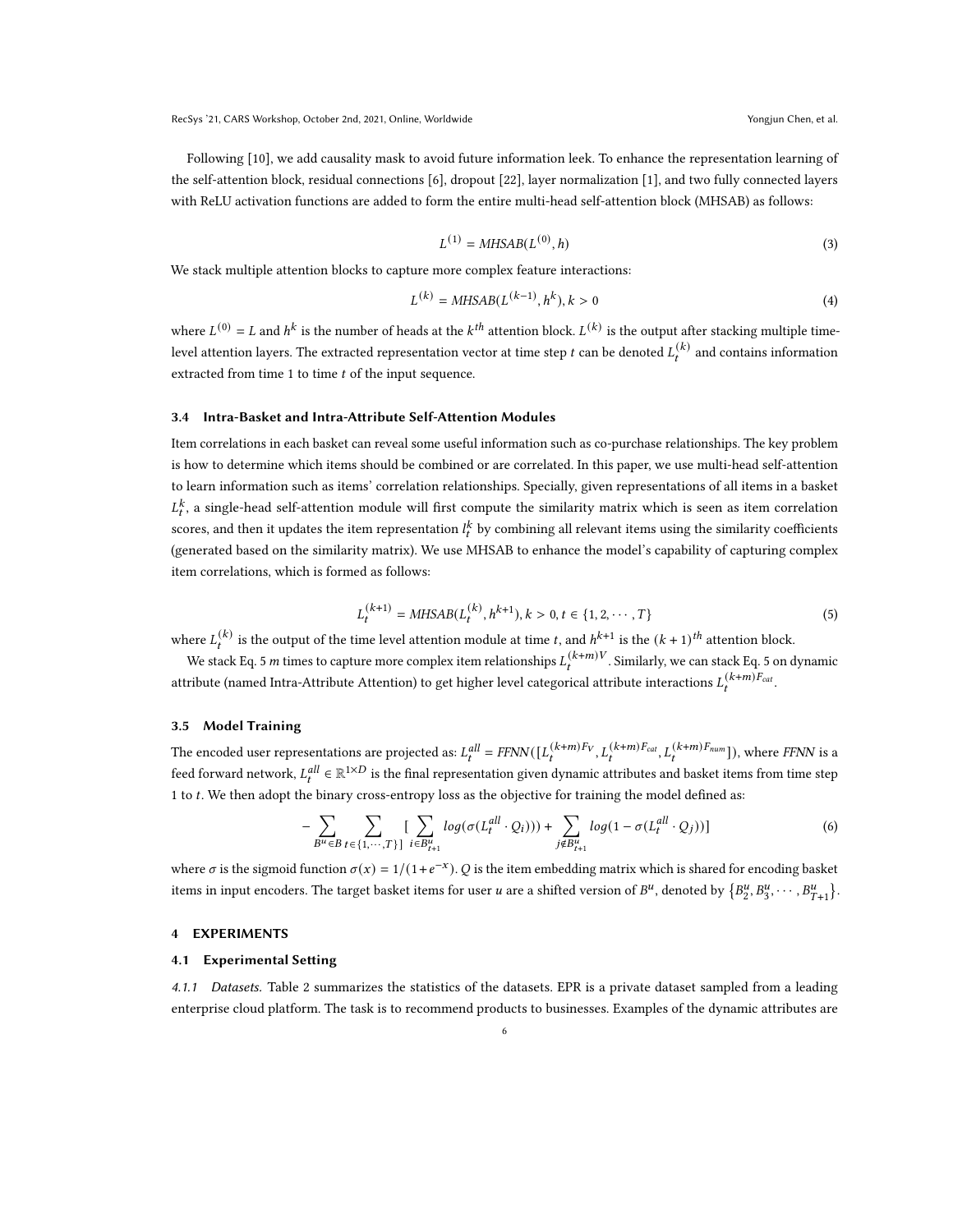behavior metrics on the website, sales information, and marketing activities of the business. SPR $^1$  $^1$  is a public dataset on product recommendations for the Santander bank. Ta-Feng $^2$  $^2$  is a grocery shopping dataset. We followed Beacon [\[11\]](#page-8-4) to create train, validation, and test sets by chronological order. The <train, validation, test> sets for EPR, SPR, and Ta-Feng datasets are  $\lt1^{st}$ -20<sup>th</sup>, 21<sup>st</sup>, 22<sup>nd</sup>-24<sup>th</sup>>,  $\lt1^{st}$ -16<sup>th</sup>, 17<sup>th</sup>, 18<sup>th</sup>>, and  $\lt1^{st}$ -3<sup>rd</sup>, successive 0.5, last 0.5> month(s) respectively. The interval between each two time steps is 1 month for EPR and SPR datasets, and 1 day for Ta-Feng dataset.

|  | Table 2. Dataset information. |  |
|--|-------------------------------|--|
|  |                               |  |
|  |                               |  |
|  |                               |  |
|  |                               |  |
|  |                               |  |
|  |                               |  |
|  |                               |  |
|  |                               |  |
|  |                               |  |
|  |                               |  |
|  |                               |  |
|  |                               |  |
|  |                               |  |
|  |                               |  |

<span id="page-6-0"></span>

| Datasets/Information # Users # Items # Attributes Sparsity Avg. Baskets Avg. Basket Size |        |      |        |       |       |      |
|------------------------------------------------------------------------------------------|--------|------|--------|-------|-------|------|
| <b>EPR</b>                                                                               | 229314 | 23   | 169    | 7.92% | 17.04 | 1.34 |
| <b>SPR</b>                                                                               | 956645 | 24   | 24     | 4.92% | 14.51 | 1.47 |
| Ta-Feng                                                                                  | 13541  | 7691 | $\sim$ | 3.58% | 7.12  | 5.8  |

4.1.2 Baselines & Evaluation Metrics. We include three groups of baseline methods: PopRec considers no sequential patterns; FMC [\[18\]](#page-9-5) and FPMC [\[18\]](#page-9-5) are Markov Chain-based sequential methods; and Neural Network based methods with (FDSA+) or without (DREAM [\[28\]](#page-9-4), Beacon [\[11\]](#page-8-4), Sets2sets [\[8\]](#page-8-3), and CTA [\[26\]](#page-9-15)) dynamic attributes. We evaluate all methods on the whole item set without sampling. All the items are first ranked and then evaluated by Hit Rate (HR@K), Normalized Discounted Cumulative Gain (NDCG@K), and Mean Average Precision (MAP). In this work, we report HR and NDCG with K=5.

4.1.3 Parameter Settings. We tune the embedding dimension  $C$  from  $\{10, 15, 30, 50\}$ , learning rate from  $\{0.0001, 0.001,$ 0.01}, and dropout from {0.0, 0.1, 0.2, 0.5}. For DREAM, we tune with RNN, GRU, and LSTM modules. AdamOptimizer is used to update the network with moment estimates  $\beta_1 = 0.9$  and  $\beta_2 = 0.999$ . For AnDa, we tune the self-attention layers from  $\{1, 2, 4\}$  and head number on each attention block from  $\{1, 2, 4, 6\}$ . Maximum sequence lengths are set as 12, 16, and 30 in EPR, SPR, and Ta-Feng respectively. We report the hyper-parameter sensitivity study results in Figure [3.](#page-8-14)

## 4.2 Overall Performance Comparison

Table [3](#page-7-0) shows overall results compared with baseline approaches. We observe that, first, our proposed approach consistently outperforms all baselines significantly in terms of Hit Rate, NDCG, and MAP by 3.65% - 21.87%, 9.09% - 43.76%, and 2.32% - 24.53%, which demonstrate the effectiveness of our proposed method. Beside, The next basket recommenders (DREAM, Beacon, CTA, and Sets2Sets) outperform those for next item recommendation (FMC, FPMC). This indicates that learning the sequential patterns with the encoding of the intra-baseket information can better capture users' dynamic interests. The FDSA+ method performs the best among baselines in the EPR and SPR datasets, while Sets2Sets performs the best in the Ta-Feng dataset. The main reason is that FDSA+ leverages attribute information where EPR and SPR have more attributes. We also report the models' average inference time (milliseconds per sequence) on 400 sequence inputs in Table [3](#page-7-0) (last row). The proposed method takes more time to generate recommendation lists than baseline methods, though is comparable with Set2Sets, DREAM, CTA, and FDSA+.

<span id="page-6-1"></span><sup>1</sup>https://www.kaggle.com/c/santander-product-recommendation

<span id="page-6-2"></span><sup>2</sup>https://www.kaggle.com/chiranjivdas09/ta-feng-grocery-dataset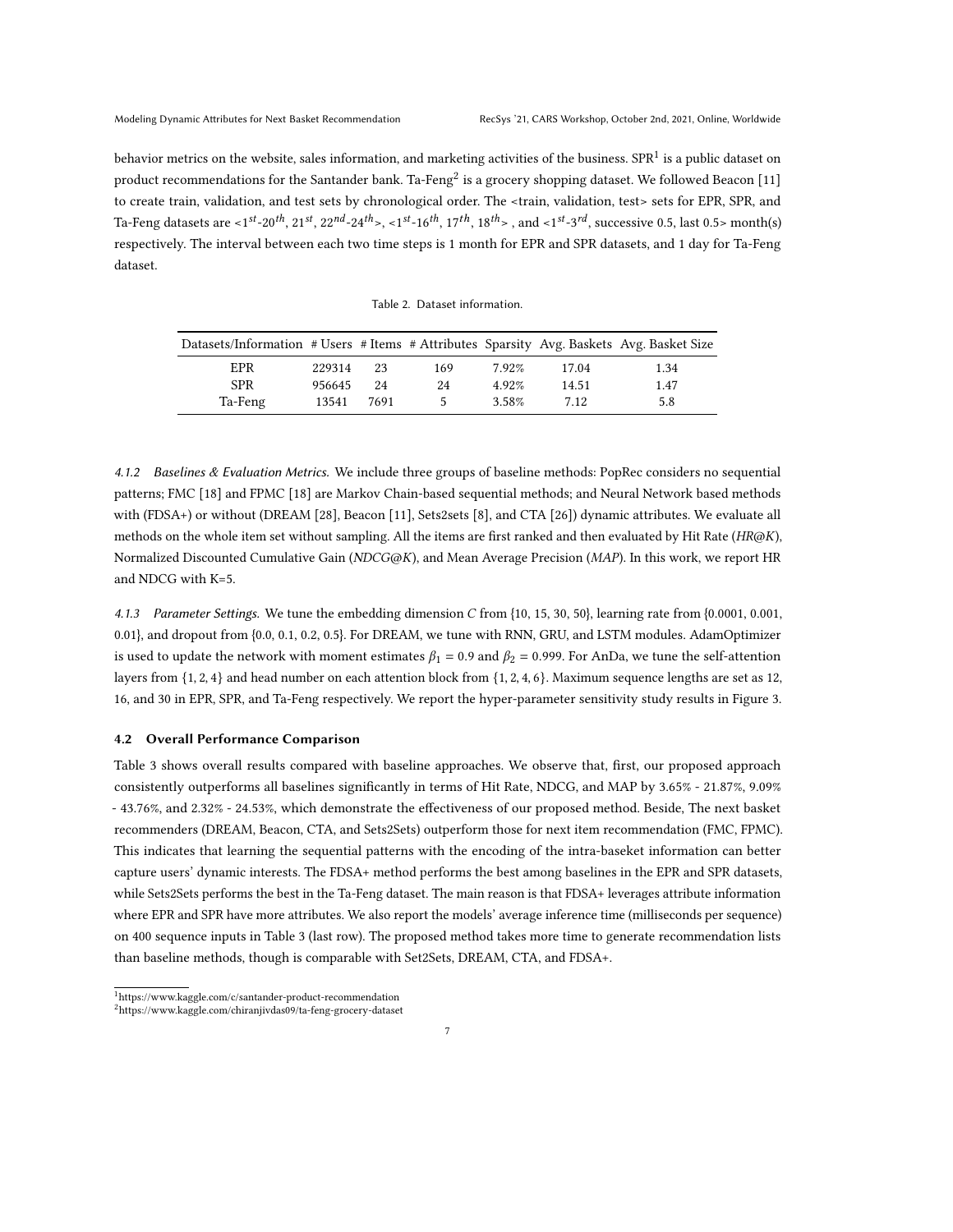RecSys '21, CARS Workshop, October 2nd, 2021, Online, Worldwide Yongjun Chen, et al.

| Dataset                                               | Metric                             |               |                             |        | FMC FPMC PopRec CTA Sets2Sets DREAM Beacon FDSA+ AnDa Improv. |        |        |        |                        |                             |
|-------------------------------------------------------|------------------------------------|---------------|-----------------------------|--------|---------------------------------------------------------------|--------|--------|--------|------------------------|-----------------------------|
|                                                       | HR@5                               |               | 0.1024 0.1297 0.4099 0.3108 |        | 0.4155                                                        | 0.2285 | 0.3211 |        |                        | $0.4613$ $0.5622$ $21.87\%$ |
| EPR                                                   | NDCG@5                             |               | 0.0691 0.0889 0.2189 0.2065 |        | 0.2207                                                        | 0.1082 | 0.1453 |        |                        | 0.3211 0.4616 43.76%        |
|                                                       | MAP                                |               | 0.0938 0.1103 0.1805 0.1789 |        | 0.1912                                                        | 0.1324 | 0.1385 |        |                        | $0.2556$ 0.3183 24.53%      |
|                                                       | HR@5                               |               | 0.2197 0.3246 0.4527        | 0.4783 | 0.5632                                                        | 0.1441 | 0.5027 |        | 0.6834 0.7481          | 9.47%                       |
| <b>SPR</b>                                            | NDCG@5 0.1026 0.1358 0.1192 0.2137 |               |                             |        | 0.3021                                                        | 0.0694 | 0.2259 |        | 0.3123 0.4049          | 29.65%                      |
|                                                       | MAP                                |               | 0.1196 0.1271 0.1465 0.1842 |        | 0.2365                                                        | 0.0991 | 0.1699 |        | $0.2476$ 0.2638        | 6.54%                       |
|                                                       | HR@5                               | 0.0064 0.0089 | 0.0414 0.0379               |        | 0.0498                                                        | 0.0401 | 0.0442 |        | $0.0301$ 0.0573 15.06% |                             |
| Ta-Feng                                               | NDCG@5                             |               | 0.0035 0.0044 0.0155 0.0214 |        | 0.0271                                                        | 0.0226 | 0.0256 |        | $0.0141$ 0.0308        | 13.65%                      |
|                                                       | MAP                                | 0.0027 0.0039 | 0.0229                      | 0.0202 | 0.0259                                                        | 0.0200 | 0.0255 |        | 0.0188 0.0265          | 2.32%                       |
| Inference Time msec./seq. 0.1697 0.1929 0.8428 1.8341 |                                    |               |                             |        | 2.3212                                                        | 2.2542 | 0.6911 | 1.9521 | 2.5172                 |                             |

<span id="page-7-0"></span>Table 3. Performance Comparison of different methods on next basket recommendation. Bold/underlined scores are the best/second best in each row. The last column shows AnDa's relative improvement over the best baseline.

### 4.3 Ablation Study

To understand the impact of different components in AnDa, we conduct a detailed ablation study using the SPR dataset in Table [4.](#page-7-1) AnDa(P) is AnDa without periodic index embedding. The results show that the periodic index can help capture users' seasonal purchase patterns, and thus helps to improve performance. AnDa(B) is AnDa with basket information only. Without dynamic attributes, AnDa(B-) removes the intra-basket module from AnDa(B), AnDa(T) is AnDa without using intra-basket and intra-attribute modules on both items and attributes, and AnDa(I) is AnDa without applying the time level attention module. The performance degradation on the sub-models shows the benefits of each component.

Table 4. Ablation Study on the SPR Dataset.

<span id="page-7-1"></span>

|  | Models   HR@5 NDCG@5 MAP Average   Models   HR@5 NDCG@5 MAP Average                                             |  |  |  |  |
|--|-----------------------------------------------------------------------------------------------------------------|--|--|--|--|
|  | FDSA(+) $\begin{array}{ l} 0.6834 & 0.3123 & 0.2476 & -13.91\% \end{array}$ AnDa(P) 0.7340 0.3961 0.4749 -1.42% |  |  |  |  |
|  | AnDa(B) 0.7408 0.4037 0.2605 -0.90% AnDa(B-) 0.7280 0.3933 0.4753 -1.89%                                        |  |  |  |  |
|  | AnDa(T) $0.7401$ $0.3977$ $0.2610$ $-1.06\%$ $\Delta$ AnDa(I) $0.7182$ $0.3813$ $0.4666$ $-3.61\%$              |  |  |  |  |
|  | AnDa 0.7481 0.4049 0.2638 - AnDa 0.7481 0.4049 0.2638 -                                                         |  |  |  |  |

## 4.4 Attention Visualization

We visualize the attention weights of time-level, intra-attribute, and intra-basket attentions on sampled sequences from the SPR dataset in Figure [3](#page-8-14) (B) to gain more insights. (a) and (b) are attention weights from two different layers (layer 1 and 4) of time level basket attention, (c) and (d) are from two different heads of the first intra-attribute layer, and (e) and (f) are from two different head of the first intra-basket layer. From (a) and (b), we can see the attention varies over different layers. While the weights in layer 4 focus more on recent items, the weights in layer 1 attend more evenly to all previous histories. From (c) and (d), we observe that the attention weights vary over different heads, and the module captures meaningful feature interactions. For example, in (c), the position (11, 1) (marked by a red square) corresponding to interacted feature value <"Foreigner index": NO, "Customer's Country residence": ES> (the bank is based in Spain, so a customer who lives in Spain is not a foreigner). We can also observe that intra-basket attention can capture different item relationships under different heads comparing with (e) and (f). 8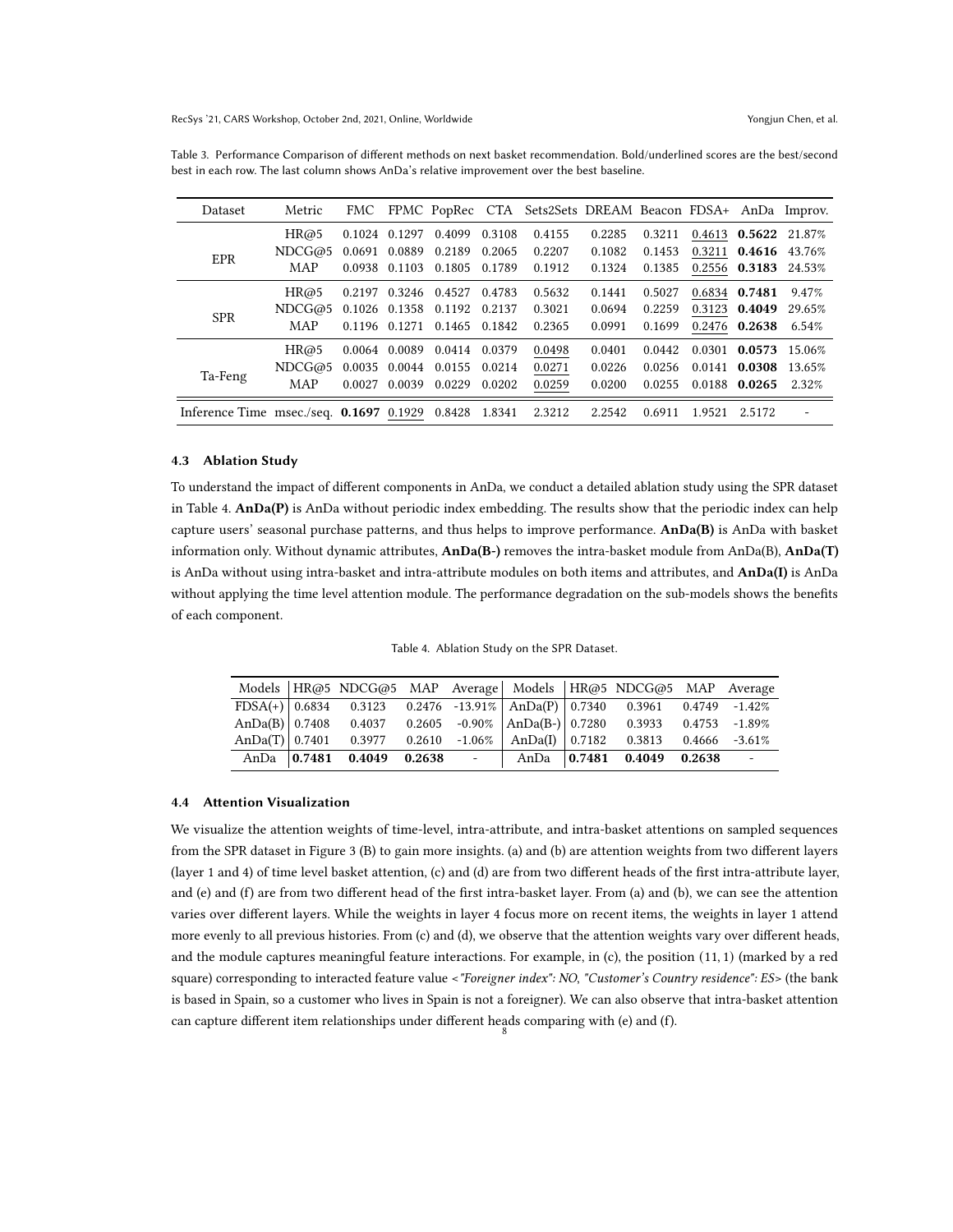<span id="page-8-14"></span>

Modeling Dynamic Attributes for Next Basket Recommendation RecSys '21, CARS Workshop, October 2nd, 2021, Online, Worldwide



Fig. 3. (A): hyperparamter sensitivity study results of AnDa. (B): visualization of attention weights on different MHSA modules.

## 5 CONCLUSION

In this paper, we propose a novel attentive network AnDa, which models dynamic attributes to better capture users' dynamically changing interests and intentions. AnDa separately extracts temporal patterns from dynamic attributes and user historical interactions with a novel input encoder. AnDa also generates feature interactions and uncovers item interrelationships in each basket with proposed intra-attribute and intra-basket modules respectively. We evaluate AnDa on three real-world datasets and demonstrate the usefulness of modeling dynamic attributes for next basket recommendation.

#### REFERENCES

- <span id="page-8-13"></span>[1] Jimmy Lei Ba, Jamie Ryan Kiros, and Geoffrey E Hinton. 2016. Layer normalization. arXiv preprint arXiv:1607.06450 (2016).
- <span id="page-8-5"></span>[2] Ting Bai, Jian-Yun Nie, Wayne Xin Zhao, Yutao Zhu, Pan Du, and Ji-Rong Wen. 2018. An attribute-aware neural attentive model for next basket recommendation. In The 41st International ACM SIGIR Conference on Research & Development in Information Retrieval. 1201–1204.
- <span id="page-8-6"></span>[3] Binbin Che, Pengpeng Zhao, Junhua Fang, Lei Zhao, Victor S Sheng, and Zhiming Cui. 2019. Inter-Basket and Intra-Basket Adaptive Attention Network for Next Basket Recommendation. IEEE Access 7 (2019), 80644–80650.
- <span id="page-8-7"></span>[4] Chen Cheng, Fen Xia, Tong Zhang, Irwin King, and Michael R Lyu. 2014. Gradient boosting factorization machines. In Proceedings of the 8th ACM Conference on Recommender systems. 265–272.
- <span id="page-8-10"></span>[5] Heng-Tze Cheng, Levent Koc, Jeremiah Harmsen, Tal Shaked, Tushar Chandra, Hrishi Aradhye, Glen Anderson, Greg Corrado, Wei Chai, Mustafa Ispir, et al. 2016. Wide & deep learning for recommender systems. In Proceedings of the 1st workshop on deep learning for recommender systems. 7–10.
- <span id="page-8-12"></span>[6] Kaiming He, Xiangyu Zhang, Shaoqing Ren, and Jian Sun. 2016. Deep residual learning for image recognition. In Proceedings of the IEEE conference on computer vision and pattern recognition. 770–778.
- <span id="page-8-9"></span>[7] Xiangnan He and Tat-Seng Chua. 2017. Neural factorization machines for sparse predictive analytics. In Proceedings of the 40th International ACM SIGIR conference on Research and Development in Information Retrieval. 355–364.
- <span id="page-8-3"></span>[8] Haoji Hu and Xiangnan He. 2019. Sets2sets: Learning from sequential sets with neural networks. In Proceedings of the 25th ACM SIGKDD International Conference on Knowledge Discovery & Data Mining. 1491–1499.
- <span id="page-8-8"></span>[9] Yuchin Juan, Yong Zhuang, Wei-Sheng Chin, and Chih-Jen Lin. 2016. Field-aware factorization machines for CTR prediction. In Proceedings of the 10th ACM Conference on Recommender Systems. 43–50.
- <span id="page-8-0"></span>[10] Wang-Cheng Kang and Julian McAuley. 2018. Self-attentive sequential recommendation. In 2018 IEEE International Conference on Data Mining (ICDM). IEEE, 197–206.
- <span id="page-8-4"></span>[11] Duc-Trong Le, Hady W Lauw, and Yuan Fang. 2019. Correlation-sensitive next-basket recommendation. (2019).
- <span id="page-8-1"></span>[12] Jiacheng Li, Yujie Wang, and Julian McAuley. 2020. Time Interval Aware Self-Attention for Sequential Recommendation. In Proceedings of the 13th International Conference on Web Search and Data Mining. 322–330.
- <span id="page-8-11"></span>[13] Jianxun Lian, Xiaohuan Zhou, Fuzheng Zhang, Zhongxia Chen, Xing Xie, and Guangzhong Sun. 2018. xdeepfm: Combining explicit and implicit feature interactions for recommender systems. In Proceedings of the 24th ACM SIGKDD International Conference on Knowledge Discovery & Data Mining. 1754–1763.
- <span id="page-8-2"></span>[14] Zhiwei Liu, Yongjun Chen, Jia Li, Philip S Yu, Julian McAuley, and Caiming Xiong. 2021. Contrastive Self-supervised Sequential Recommendation with Robust Augmentation. arXiv preprint arXiv:2108.06479 (2021).